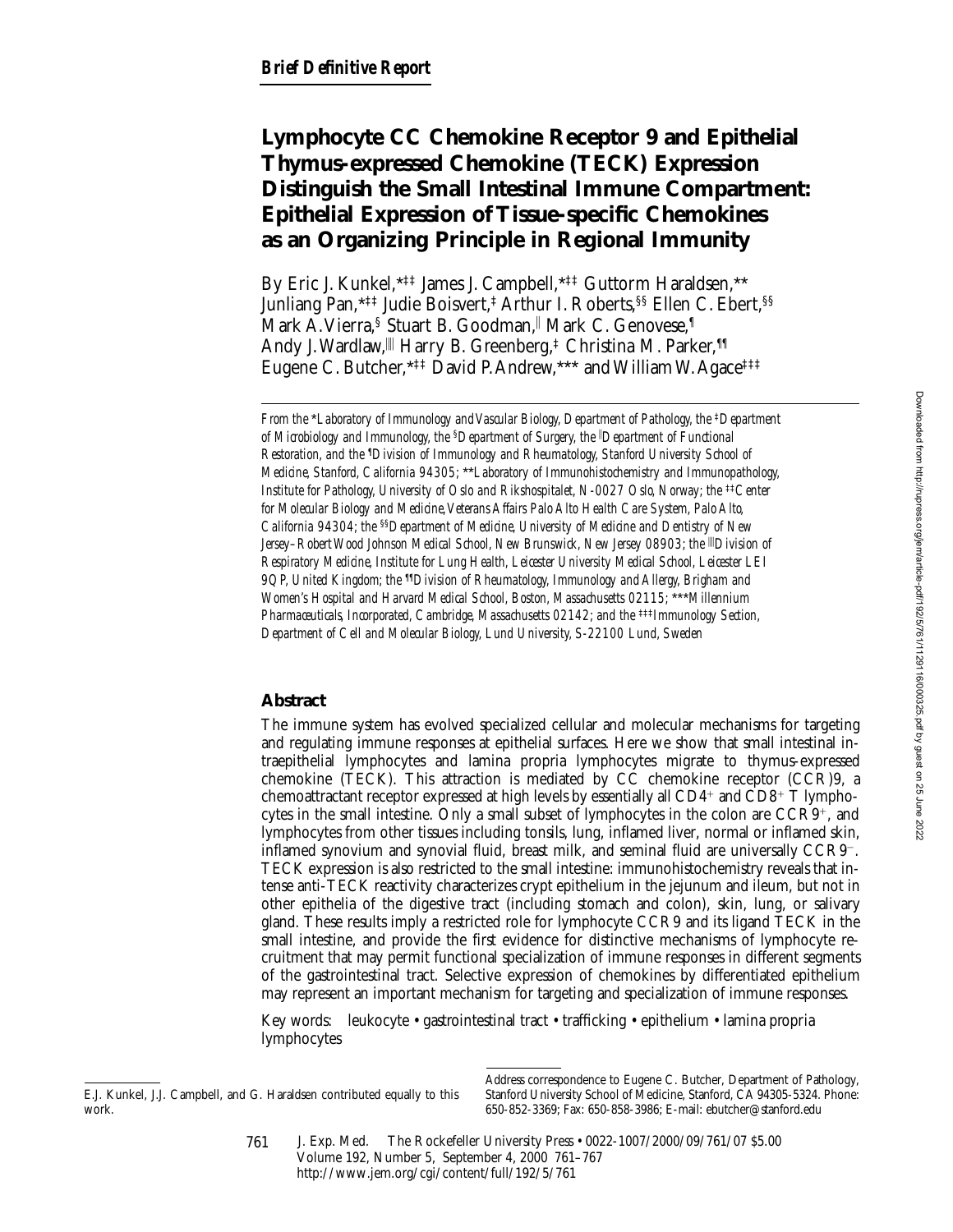Recent studies have shown that certain constitutively expressed chemokines play an important role in regulating homeostatic lymphocyte recirculation through secondary lymphoid organs, whereas others may help control tissuespecific targeting of lymphocytes to extralymphoid organs (1, 2). The first examples of chemokines that participate in nonlymphoid tissue–selective lymphocyte targeting have recently been identified: thymus and activation-regulated chemokine (TARC; reference 3) and cutaneous T cell– attracting chemokine (CTACK; reference 4). TARC is constitutively expressed by venular endothelium in the skin and can trigger rapid adhesion of circulating skin-homing memory lymphocytes expressing CC chemokine receptor (CCR)4 (3). CTACK, expressed by skin epidermal keratinocytes, is chemotactic for a similar subset of skin-homing memory lymphocytes (4). Together, these two chemokines and their receptors may regulate memory lymphocyte adhesion to cutaneous vascular endothelium and subsequent entry into and localization within the skin.

Like the skin, mucosal sites such as the gastrointestinal tract are constantly exposed to potential pathogens, and thus present highly specialized challenges to the immune system. Here we have explored the potential for specialized chemokine involvement in lymphocyte localization in the gastrointestinal tract. The chemokine thymus-expressed chemokine (TECK) is highly expressed at the message level in the small intestine (5–7), and has recently been localized by in situ hybridization to the intestinal epithelium in the mouse. Interestingly, CCR9, the only known receptor for TECK, is expressed by discrete subsets of circulating memory  $CD4^+$  and  $CD8^+$  lymphocytes expressing the intestinal homing receptor  $\alpha_4\beta_7$ , but not by other systemic memory lymphocyte subsets (5), suggesting that CCR9 may be a receptor used preferentially by lymphocytes involved in aspects of gut immunity. Consistent with this, CCR9 is expressed on lymphocytes isolated from human small intestine (5). Together, these studies suggest a role for TECK and CCR9 in the intestinal immune compartment, but the extent to which this chemokine receptor–ligand pair is specifically associated with the intestinal compartment versus other mucosal and epithelial sites remains unclear.

Here, we report an extraordinarily selective association of both epithelia expressing TECK and lymphocytes expressing CCR9 with the immune compartment of the small intestine. The results support a novel paradigm in which epithelial cell–expressed chemokines can provide specific "addressin" signals controlling cellular recruitment and thus the character of immune responses at different epithelial surfaces.

#### **Materials and Methods**

*Abs and Reagents.* Anti–human CCR9 mAbs 3C3 (mouse Ig $G_{2b}$ ) and 96-1 (mouse Ig $G_1$ ) have been described (5). Antihuman TECK mAb 52513.111 (mouse  $\text{IgG}_{2b}$ ) and isotype control mAb 20116.11 (mouse  $\text{IgG}_{2b}$ ) were from R&D Systems. Directly conjugated mouse anti-human CD3-FITC  $(IgG<sub>1</sub>,$  clone UCHT1), TCR $\alpha\beta$ -FITC (IgM, clone T10B9.1A-31), CD4allophycocyanin (IgG<sub>1</sub>, clone RPA-T4), and CD8-PE (IgG<sub>1</sub>, clone RPA-T8) were from BD PharMingen. BSA fraction V, dithiothreitol, sodium azide, EDTA, and olive oil were from Sigma-Aldrich. Crude collagenase (CLS-2) was from Worthington Biochemical Corp. Recombinant human TECK and IFN-inducible  $T$  cell  $\alpha$  chemoattractant (I-TAC) were from PeproTech.

*Tissue Sources and Lymphocyte Isolation.* Normal human jejunum, ileum, colon, lung, facial skin, inflamed liver, and inflamed synovial tissue were from patients undergoing various surgical procedures. Synovial fluid was from patients undergoing diagnostic arthroscopy. Breast milk was obtained from nursing volunteers, and seminal fluid was obtained from normal male volunteers. All human subject protocols were approved by the Institutional Review Boards at Stanford University, the University of Oslo, Leicester University, or Robert Wood Johnson Medical School.

Lymphocytes from the epithelium and lamina propria of human intestine were isolated as described previously (8). Lymphocytes were isolated from normal human skin by first using a razor blade to separate the epidermis and a portion of the dermis from the lower dermis and subcutaneous fat. The epidermal pieces were cut into strips and incubated in cold 5 mM EDTA/HBSS for 120 min with vigorous stirring. The supernatant from this step was spun down to obtain released lymphocytes, and the remaining strips were crushed through a 50 mesh strainer to obtain additional lymphocytes. To obtain lymphocytes from inflamed skin, delayed-type hypersensitivity reactions were induced by poison oak application, or by intradermal injection of *Candida* allergen (0.1 ml Candin®; Allermed Laboratories, Inc.) in an allergic volunteer, and epidermal blisters were raised on the affected volar aspect of the forearm as described previously (9), and after 24 h, lymphocyte-containing blister fluid was drained. Lymphocytes were isolated from normal lung by finely mincing the tissue and sieving the resulting suspension through gauze. Lymphocytes were isolated from explant livers by first cutting the liver into small 1-cm2 pieces, washing in RPMI 1640 supplemented with 10% fetal bovine serum, and then homogenizing into a cell suspension with a Stomacher 400 (Seward). Lymphocytes were isolated from synovial tissue as described (10). Synovial fluid, breast milk, and seminal fluid were diluted with FACS® buffer (PBS supplemented with 0.1% azide and 1% BSA), centrifuged at 250 *g*, and resuspended in FACS® buffer. Cell suspensions from liver, synovial fluid, breast milk, and seminal fluid were layered over Ficoll (Amersham Pharmacia Biotech) and the mononuclear cell layer was used for FACS® analysis. We found that the treatments required to dissociate these tissues did not affect CCR9 expression, and other lymphocyte markers such as LFA-1 were positive on all isolated lymphocyte populations (data not shown).

*FACS® Analysis.* Tissue lymphocytes were stained and gated for CD3 (or  $TCR\alpha\beta$ ) expression, then further subdivided by CD4 or CD8 expression. Unconjugated anti-CCR9 mAbs (or isotypematched control mAbs) were detected using a biotinylated horse anti–mouse IgG secondary Ab (Vector Laboratories) and streptavidin–peridinine chlorophyll protein (BD PharMingen). Four-color flow cytometry was done on a FACSCalibur™ (Becton Dickinson) using CELLQuest<sup>™</sup> software, v3.1 (Becton Dickinson).

*Tissue Northern and Dot Blots.* PolyA<sup>+</sup> mRNA from various human tissues was purchased from CLONTECH Laboratories, Inc. or Clemente Associates, Inc., separated on a 1.5% formaldehyde-agarose gel, blotted, and probed with 32P-labeled cDNA using standard protocols. A human MTE™ array of multiple human tissue  $polyA<sup>+</sup>$  mRNAs (CLONTECH Laboratories, Inc.) was hybridized according to the manufacturer's instructions.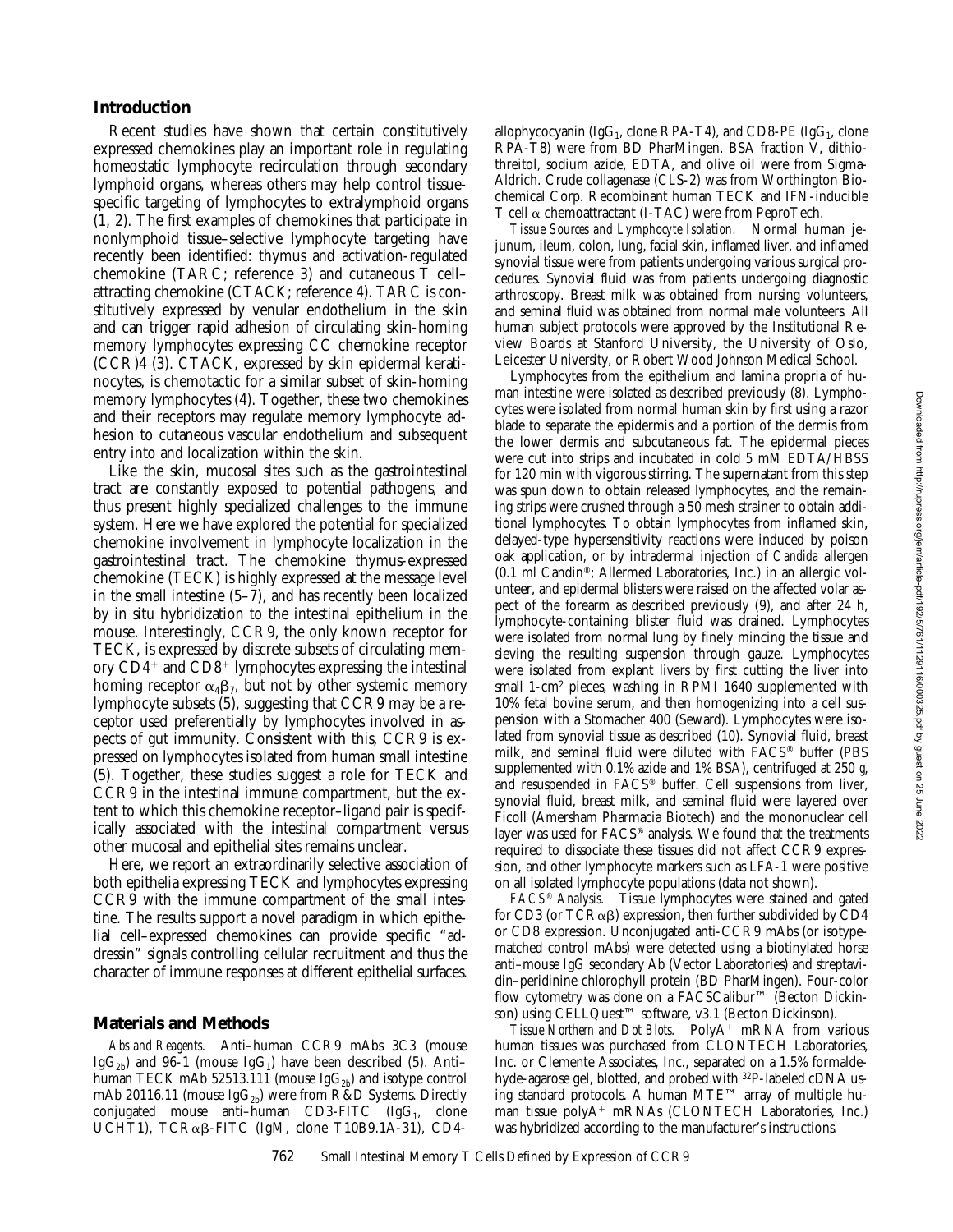*In Situ Hybridization.* A 348-bp digoxigenin (DIG)-labeled riboprobe was generated from the coding region of human TECK using the DIG RNA labeling kit according to the manufacturer's directions (Boehringer). All further steps were performed as described (11). In brief, frozen tissue sections were fixed in 4% paraformaldehyde and washed in 0.1% active diethylpyrocarbonate. Hybridization was performed in a solution of 50% formamide,  $5 \times$  SSC, 50  $\mu$ g/ml yeast tRNA, 100  $\mu$ g/ml heparin,  $1 \times$  Denhardt solution, 0.1% Tween 20, 0.1% 3-[(3-cholamidopropyl)-dimethyl-ammonio]-1-propanesulfonate, and 5 mM EDTA overnight at  $59^{\circ}$ C with 500 ng/ml of riboprobe. A high stringency wash was performed in the following sequence:  $2 \times$  SSC (30 min),  $2 \times$  SSC (1 h, 65°C), and 0.1 $\times$  SSC (1 h,  $65^{\circ}$ C). DIG was visualized by means of an alkaline phosphatase– conjugated sheep anti-DIG and nitro blue tetrazolium chloride/ 5-bromo-4 chloro-3 indolyl phosphate, disodium salt substrate according to the manufacturer (Boehringer).

*Immunohistology.* Frozen sections of various optimal cutting temperature–embedded tissues were fixed for 10 min at room temperature in 4% paraformaldehyde/PBS, washed for 10 min in PBS, blocked with 100% goat serum for 10 min, then incubated with 2.5  $\mu$ g/ml mouse anti-human TECK Ab (R&D Systems) or an isotype control mAb (R&D Systems) in 25% goat serum/ PBS (GIBCO BRL), washed once in PBS, incubated with a 1:50 dilution of a goat anti-mouse-PE  $F(ab')_2$  secondary Ab (BD PharMingen), washed, and visualized by confocal microscopy. Serial tissue sections were stained with a mouse anti–human "pan" cytokeratin Ab  $(IgG_1,$  clone C-11; Sigma-Aldrich) to highlight the epithelial layers.

*Chemotaxis of Intestinal Lymphocytes.* Chemotaxis assays were performed essentially as described (3) in RPMI 1640 with 0.5% BSA for 3 h. 10<sup>6</sup> intraepithelial lymphocytes (IELs) or  $5 \times 10^5$ lamina propria lymphocytes (LPLs), isolated from jejunal sections removed during gastric bypass surgeries as described previously (5), were placed in the top well of each insert. For Ab blockade experiments, IELs or LPLs were incubated with 40  $\mu$ g/ml of anti-CCR9 mAb 3C3, control mouse  $\text{IgG}_{2b}$  (clone 49.2; BD PharMingen), or medium alone for 10 min at  $4^{\circ}$ C before addition to the insert.

## **Results and Discussion**

We initially asked whether small intestinal lymphocytes could chemotax to TECK, as predicted by their expression of the known TECK receptor CCR9 (5). In a standard transwell assay, both IELs (data not shown) and LPLs migrated to TECK with the typical bell-shaped dose–response curve characteristic of chemotaxis, with an optimal TECK concentration of  $\sim$ 300 nM (Fig. 1 A). Importantly, anti-CCR9 mAb 3C3 reduced migration almost to background levels (Fig. 1 B). In contrast, migration to I-TAC, a chemokine that signals through the independent receptor CXCR3 (Fig. 1 C), was not inhibited by anti-CCR9. We conclude that small intestinal lymphocytes migrate to TECK, and that this response is predominantly, or exclusively, mediated through CCR9.

The intestines have historically been considered part of a "common mucosal immune system" (12), so we were interested in the potential association of infiltrating  $CCR9$ <sup>+</sup> lymphocytes, and of TECK, with other regions of the gastrointestinal tract, with other mucosal epithelia, and with



**Figure 1.** Human LPL chemotaxis to human TECK is mediated by CCR9. (A) Whole populations of LPLs isolated from the human small intestine chemotax efficiently to hTECK. TECK-induced chemotaxis is mediated exclusively by the chemokine receptor CCR9 since (B) the anti-CCR9 Ab  $3C3$  (40  $\mu$ g/ml) blocks chemotaxis to hTECK whereas (C) the same Ab does not block chemotaxis to hI-TAC, which signals through CXCR3 expressed on virtually all LPLs. Data in A are the mean  $\pm$  SD of duplicate wells  $(n = 3)$  and data in B and C are the mean  $\pm$  SD of triplicate wells  $(n = 2)$ . 250 nM TECK and 100 nM I-TAC were used in B and C.

nonmucosal epithelial tissues. Essentially all  $CD4^+$  and  $CD8^+$  T cells in both the intraepithelial and lamina propria compartments of the jejunum displayed high levels of CCR9 (Fig. 2, A and B). Lymphocytes isolated from an ileal specimen displayed an intermediate phenotype, with  $\sim$ 50% of CD4<sup>+</sup> and CD8<sup>+</sup> lymphocytes bearing CCR9 (data not shown). Interestingly, a smaller percentage of the lymphocytes isolated from the colon expressed CCR9 compared with jejunal lymphocytes (Fig. 2 J). These results suggest an unexpected level of differentiation between, and specialization of, lymphocytes in different segments of the gastrointestinal tract.

Even more surprising was the complete lack of CCR9 expression on  $CD4^+$  and  $CD8^+$  lymphocytes infiltrating a variety of other normal and inflamed mucosal and other epithelia-associated tissues. Lymphocytes from normal lung tissue (Fig.  $2$  C) were uniformly CCR9<sup>-</sup>, as were lymphocytes from hepatitis C–infected liver (Fig. 2 D). Lymphocytes in breast milk (Fig. 2 E) and seminal fluid (data not shown), secretions of two epithelial glands, were also  $CCR9$ <sup>-</sup>. Lymphocytes infiltrating normal (Fig. 2 F) and inflamed (delayed-type hypersensitivity to *Candida* or contact hypersensitivity to poison oak; Fig. 2 G) skin were uniformly negative as well, as were lymphocytes infiltrating inflamed joints (in the synovial tissue or the synovial fluid) in rheumatoid arthritis (Fig. 2, H and I) and other arthropities including psoriatic arthritis (synovial fluid), osteoarthritis (synovium and synovial fluid), ankylosing spondylitis (synovium), and acetabular osteolysis (synovium; data not shown). All lymphocytes analyzed by flow cytometry were isolated by mechanical means, obviating the need for enzymatic digestion that might alter cell surface antigen levels. (The sole exception were the lymphocytes isolated from synovium; in this case, parallel treatment of peripheral blood lymphocytes with collagenase confirmed lack of alteration in detectable CCR9 levels by the isolation procedure used.) Similar lack of CCR9 expression was found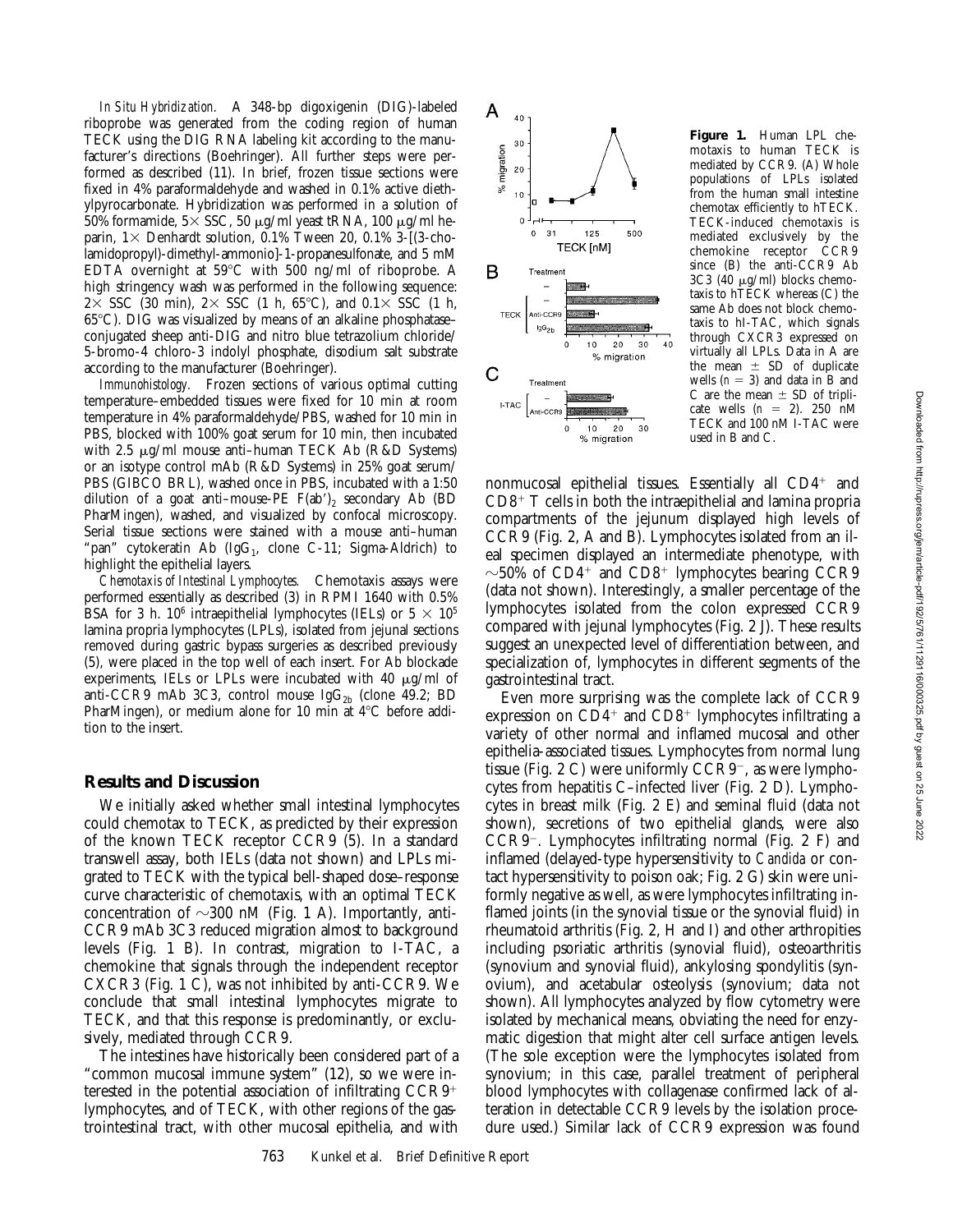

with two independent anti-CCR9 mAbs. Thus, although not all tissues in the body were examined, the results suggest a unique association of the CCR9 with T lymphocytes involved in small intestinal immunity.

We reasoned that the CCR9 ligand TECK could play an important role in the selective homing and localization of  $CCR9$ <sup>+</sup> lymphocytes if it were also restricted in expression to the small intestine. Consistent with earlier studies in humans, TECK message was abundant in human thymus and various regions of the small intestine (Fig. 3, A and B), but was not detectable in the colon (Fig. 3, A and B). In addition, we failed to detect TECK message in other epithelial tissues including the skin, kidney, trachea, lung, placenta, bladder, adrenal gland, thyroid gland, salivary gland, prostate gland, and mammary gland (Fig. 3, A and B). These results, together with a recent report on TECK expression in mice (7), are consistent with restricted TECK expression in the small intestine, although in such bulk tissue mRNA preparations, significant TECK expression by a restricted cell population cannot be excluded.

Figure 2. CCR9 expression is highly specific for CD4<sup>+</sup> and CD8<sup>+</sup> lymphocytes infiltrating the small intestine. FACS® analysis reveals that CCR9 is expressed on virtually all  $CD4^+$  and  $CD8^+$  lymphocytes in the (A) IEL and (B) LPL compartments of the jejunum. Interestingly, CCR9 was not detected on lymphocytes isolated from (C) normal lung, (D) hepatitis C virus (HCV)-infected liver, (E) breast milk, (F) normal skin, (G) inflamed skin (delayed-type hypersensitivity [DTH]), (H) rheumatoid arthritis (RA) synovium, and (I) rheumatoid arthritis synovial fluid, and (J) a smaller percentage of colon lymphocytes expresses CCR9 compared with jejunal lymphocytes (2,000 cells in each panel). (A–I) Isotype-matched control Ab staining shown as dotted lines. Percentage of  $\text{CCR}9$ <sup>+</sup> cells based on a marker encompassing 5% of isotype control–stained cells in both histogram and dot blots. Data are representative of three jejunum, four colon, four liver, two breast milk, four normal skin, four inflamed skin, four synovium, and four synovial fluid samples.

 $55%$ 

 $5%$ 

riatic skin (Fig. 3 H), or hives (data not shown), lung cluded. We therefore used morphologic approaches to assess cellular sites of TECK expression more directly. In situ hybridization demonstrated intense expression of TECK message limited to jejunal epithelium, especially the epithelium in the crypts of Lieberkühn, with decreasing levels in epithelial cells moving up the villus (Fig. 3 C). The same expression pattern was observed in the ileum (data not shown). No detectable TECK hybridization was observed in two independent colon, two stomach, and two duodenum specimens. Most important, however, is the pattern of TECK expression at the protein level. Immunofluorescence staining with anti-TECK mAbs revealed strong staining in the small intestinal epithelium, especially in the crypts and lower villus epithelium (consistent with the pattern of in situ hybridization) (Fig. 3 D). Isotype-matched control Abs were negative (Fig. 3 D, inset). Importantly, no specific TECK reactivity was observed in the epithelium of five separate colon samples (Fig. 3 F), in the epithelia of four samples of normal skin (Fig. 3 G), inflamed pso-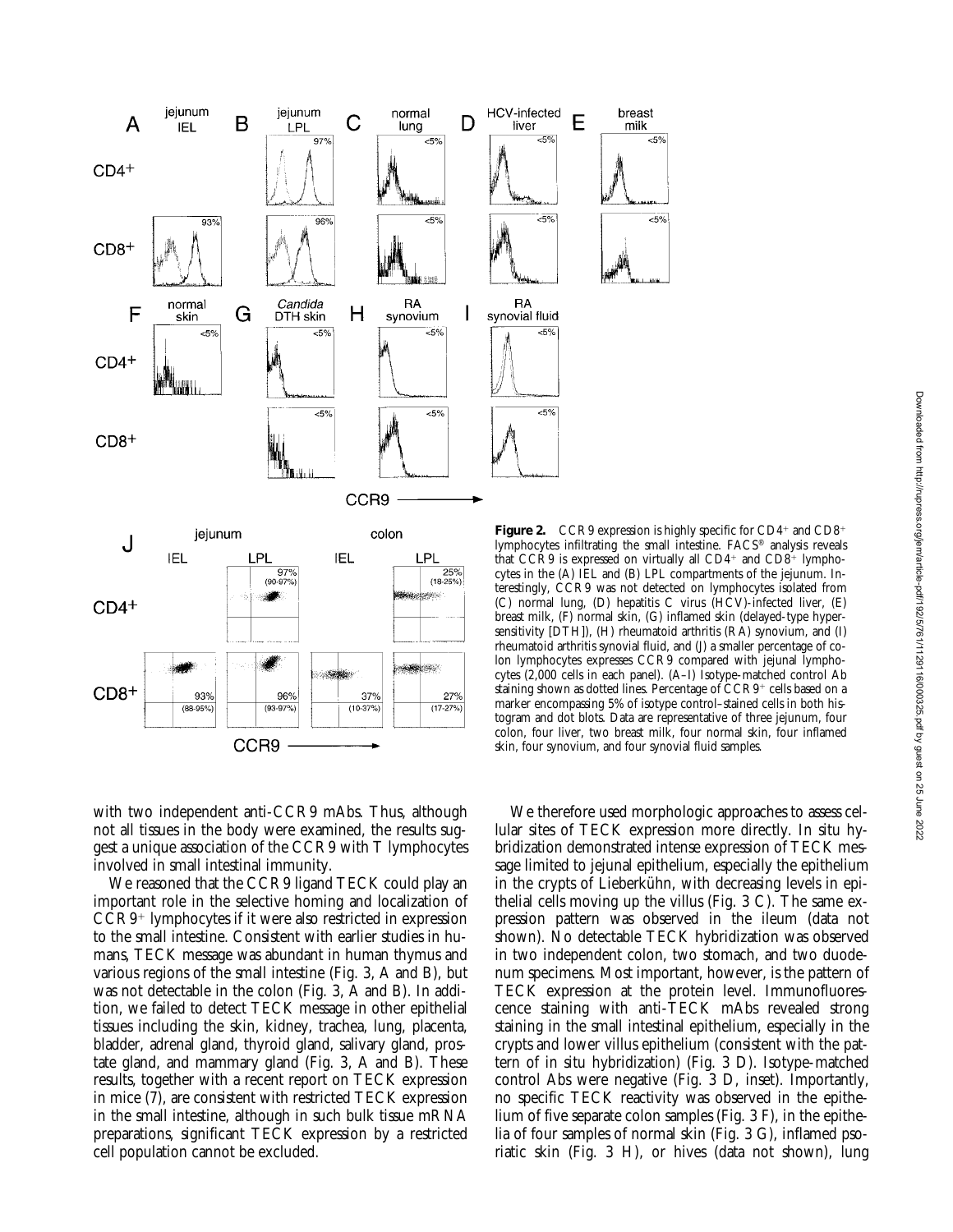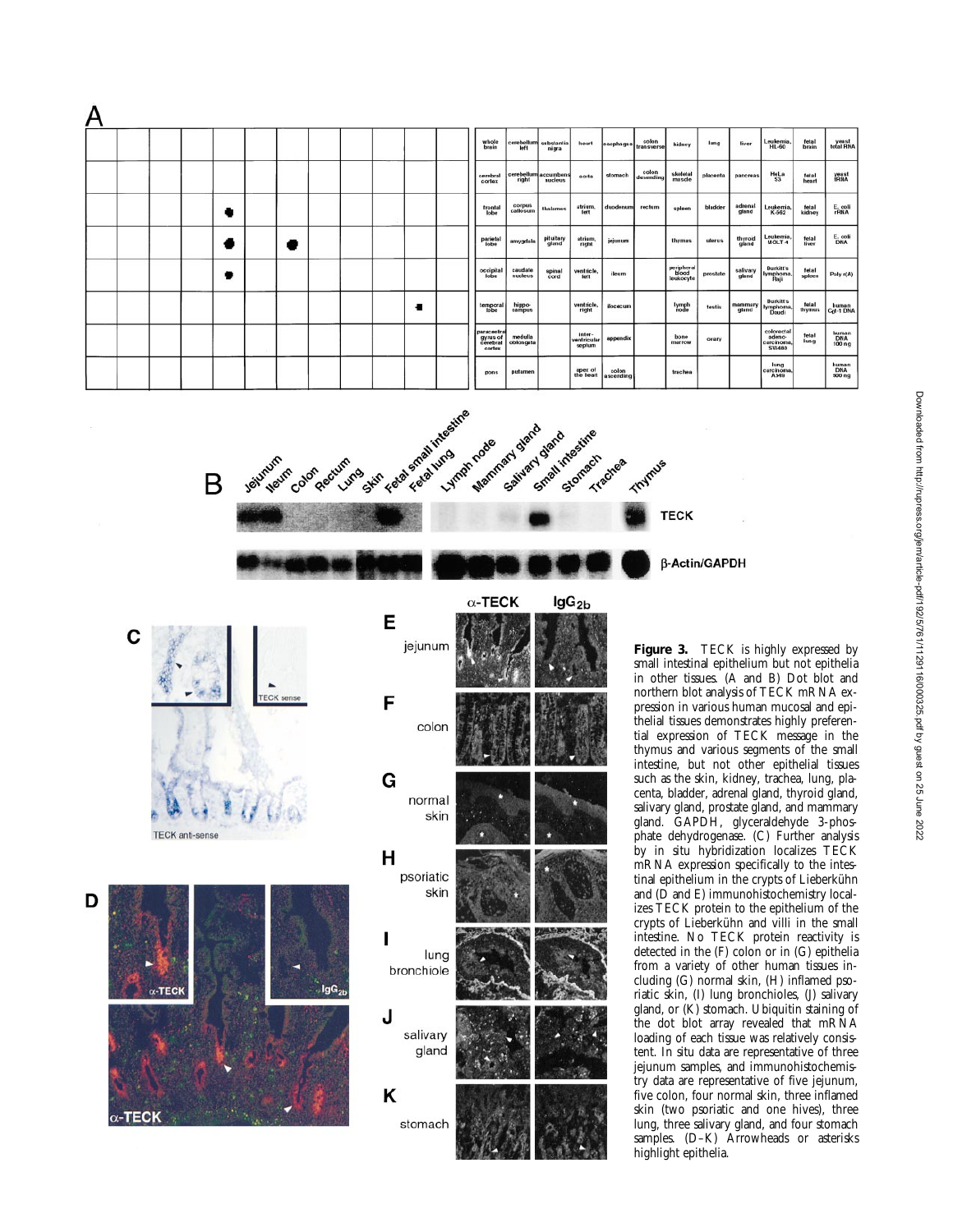bronchioles in three different samples (Fig. 3 I), in three salivary glands (Fig. 3 J), or in four samples of stomach (Fig. 3 K). Although expression below detectable limits cannot be ruled out, we conclude that TECK is produced selectively at high levels by epithelial cells of the small intestine, particularly the crypt epithelium in the jejunum and ileum, consistent with a highly selective role for TECK in the small intestinal immune compartment.

In addition to its ability to attract  $CCR9<sup>+</sup>$  small intestinal tissue lymphocytes, TECK can attract the small subset of circulating  $CCR9$ <sup>+</sup> memory cells in human blood (5). These cells constitute a discrete subset of memory cells expressing the intestinal homing receptor  $\alpha_4\beta_7$ , an integrin receptor for the mucosal vascular addressin MAdCAM-1 (13). Venules expressing MAdCAM-1 in the gut wall are prominent in the basilar lamina propria near the crypts of Lieberkühn (14). Thus, it is attractive to propose that in the jejunum, the juxtaposition of MAdCAM-1–expressing vessels with TECK-expressing epithelium, combined with the expression of  $\alpha_4\beta_7$  by circulating CCR9<sup>+</sup> memory cells, may lead to the selective recruitment of a specialized subset of circulating "small intestine homing" lymphocytes by sequential action of  $\alpha_4\beta_7$ , LFA-1, and CCR9/TECK. In this variant of the multistep model of lymphocyte recruitment (15), CCR9 could function primarily in selective transendothelial migration after arrest. Alternatively, epitheliumexpressed TECK may also diffuse to and be presented by the vascular endothelium (16) to support the integrin activation required for lymphocyte arrest on lamina propria endothelium. Once lymphocytes have entered the lamina propria of the small intestine, localization within specific compartments such as the epithelium likely occurs by stepby-step migration of lymphocytes through chemokine gradients  $(17)$ . For instance,  $CCR9$ <sup>+</sup> lymphocytes selectively recruited into the lamina propria by TECK may then be directed to the villous epithelium by additional chemoattractants, e.g.*,* stromal cell–derived factor 1a, which seems to be differentially expressed by villous epithelial cells (18).

Interestingly, recent studies have revealed selective expression of a distinct chemokine, CTACK, by cutaneous epithelial cells (keratinocytes; reference 4). CTACK selectively attracts circulating cutaneous memory T cells (4). Moreover, like TECK in the small intestinal epithelium, CTACK appears to be constitutively expressed by skin keratinocytes (4). Thus, TECK and CTACK may represent the critical defining components of the small intestinal and cutaneous immune environments, respectively.

In conclusion, our results suggest a highly restricted expression of TECK by small intestinal epithelial cells, and of its receptor CCR9 by lymphocytes infiltrating the small intestine. These results suggest a previously unsuspected specialization of chemokine receptor–ligand expression and hence, of homing mechanisms to different segments of the gastrointestinal tract. Moreover, in conjunction with recent studies revealing restricted epithelial expression of a related CC chemokine, CTACK, by skin keratinocytes, our findings suggest a novel paradigm in which the constitutive expression of chemokine "addressins" by epithelial cells can

control the recruitment and localization of specialized lymphocytes, and thus the character of immune responses at different epithelial surfaces.

We would like to thank L. Pucher-Petersen and D. White, M.D., at Surgecenter in Palo Alto, CA for supplying us with normal human skin. H. Carlsen, M.D., for samples of normal intestine, E. Pfent for samples of various human tissues, and E. Resurreccion for excellent help with the histology.

E.J. Kunkel was supported by National Institutes of Health Immunology Training Grant 5T32AI07290. E.J. Kunkel, J.J. Campbell, and J. Pan are recipients of Arthritis Foundation Postdoctoral Fellowships. G. Haraldsen is supported by grants from the Norwegian Cancer Society and the Independent Order of Odd Fellows. This work is supported by National Institutes of Health grants GM37734, AI47822, and AI37832 and a Merit Award from the Veterans Administration to E.C. Butcher, by grants from the Swedish Foundation for International Cooperation in Research and Higher Education, the Crafoordska Foundation, and the Swedish Medical Research Council (MFR 3131) to W.W. Agace, and by National Institutes of Health grant DK52978 to C.M. Parker.

*Submitted: 23 February 2000 Revised: 2 June 2000 Accepted: 19 June 2000*

### **References**

- 1. Zlotnik, A., and O. Yoshie. 2000. Chemokines: a new classification system and their role in immunity. *Immunity.* 12: 121–127.
- 2. Campbell, J.J., and E.C. Butcher. 2000. Chemokines in tissue-specific and microenvironment-specific lymphocyte homing. *Curr. Opin. Immunol.* 12:336–341.
- 3. Campbell, J.J., G. Haraldsen, J. Pan, J. Rottman, S. Qin, P.D. Ponath, D.P. Andrew, R. Warnke, N. Ruffing, N. Kassam, et al. 1999. The chemokine receptor CCR4 in vascular recognition by cutaneous but not intestinal memory T cells. *Nature.* 400:776–780.
- 4. Morales, J., B. Homey, A.P. Vicari, S. Hudak, E. Oldham, J.A. Hedrick, R. Orozco, N.G. Copeland, N.A. Jenkins, L.M. McEvoy, and A. Zlotnik. 1999. CTACK, a skin-associated chemokine that preferentially attracts skin-homing memory T cells. *Proc. Natl. Acad. Sci. USA.* 96:14470–14475.
- 5. Zabel, B.A., W.W. Agace, J.J. Campbell, H.M. Heath, D. Parent, A.I. Roberts, E.C. Ebert, N. Kassam, S. Qin, M. Zovko, et al. 1999. Human G protein–coupled receptor GPR-9-6/CC chemokine receptor 9 is selectively expressed on intestinal homing T lymphocytes, mucosal lymphocytes, and thymocytes and is required for thymus-expressed chemokine–mediated chemotaxis. *J. Exp. Med.* 190:1241–1255.
- 6. Vicari, A.P., D.J. Figueroa, J.A. Hedrick, J.S. Foster, K.P. Singh, S. Menon, N.G. Copeland, D.J. Gilbert, N.A. Jenkins, K.B. Bacon, and A. Zlotnik. 1997. TECK: a novel CC chemokine specifically expressed by thymic dendritic cells and potentially involved in T cell development. *Immunity.* 77:291–301.
- 7. Wurbel, M.-A., J.-M. Philippe, C. Nguyen, G. Victorero, T. Freeman, P. Wooding, A. Miazek, M.-G. Mattel, M. Malissen, B.R. Jordan, et al. 2000. The chemokine TECK is expressed by thymic and intestinal epithelial cells and attracts double- and single-positive thymocytes expressing the TECK receptor CCR9. *Eur. J. Immunol.* 30:262–271.